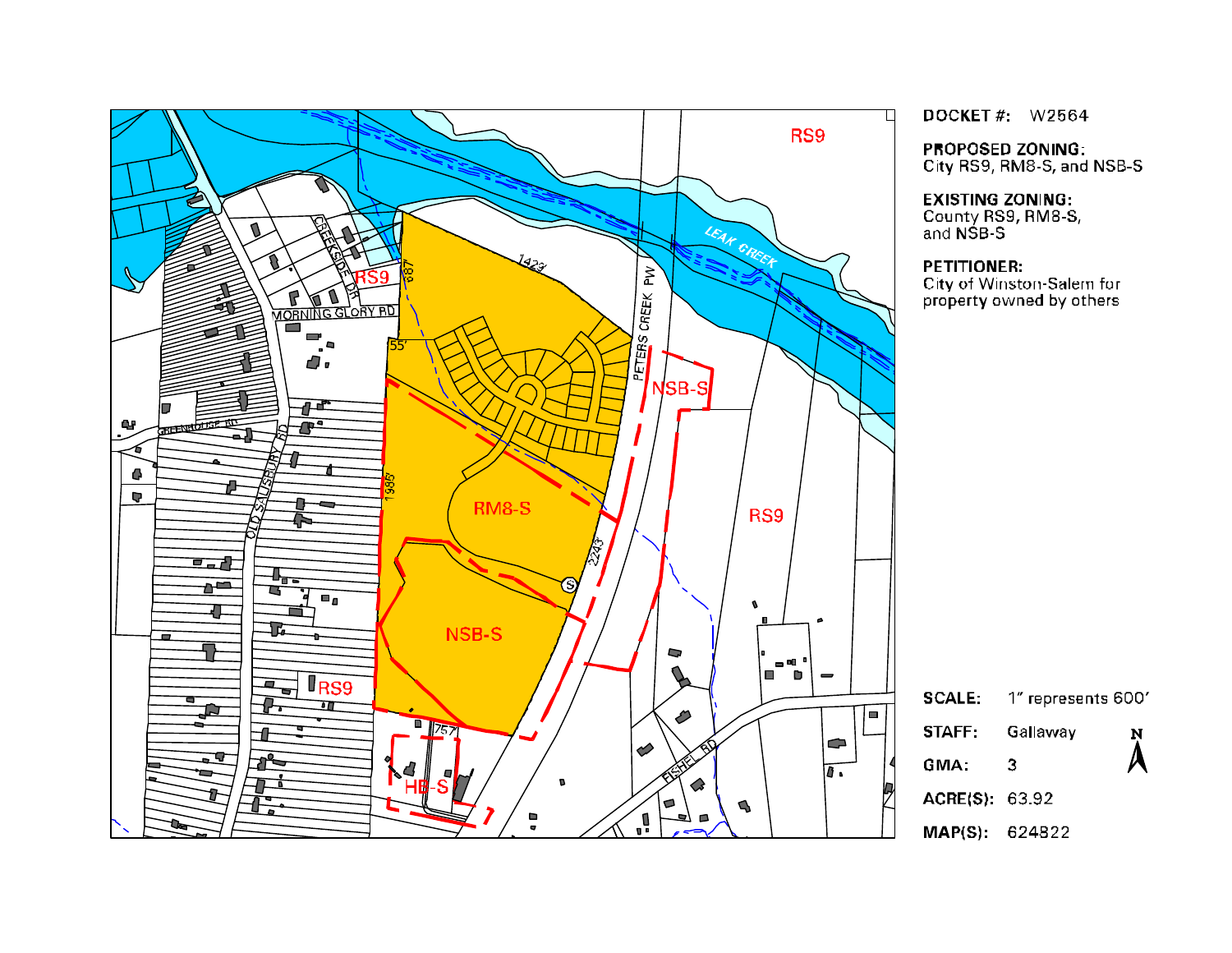August 21, 2002

The City of Winston-Salem for property owned by others c/o Bryce A. Stuart, Manager P. O. Box 2511 Winston-Salem, NC 27102

RE: ZONING MAP AMENDMENT W-2564

Dear Mr. Stuart:

The attached report of the Planning Board to the Board of Aldermen is sent to you at the request of the Aldermen. You will be notified by the City Secretary's Office of the date on which the Aldermen will hear this petition.

Sincerely,

A. Paul Norby, AICP Director of Planning

pc: City Secretary's Office, P.O. Box 2511, Winston-Salem, NC 27102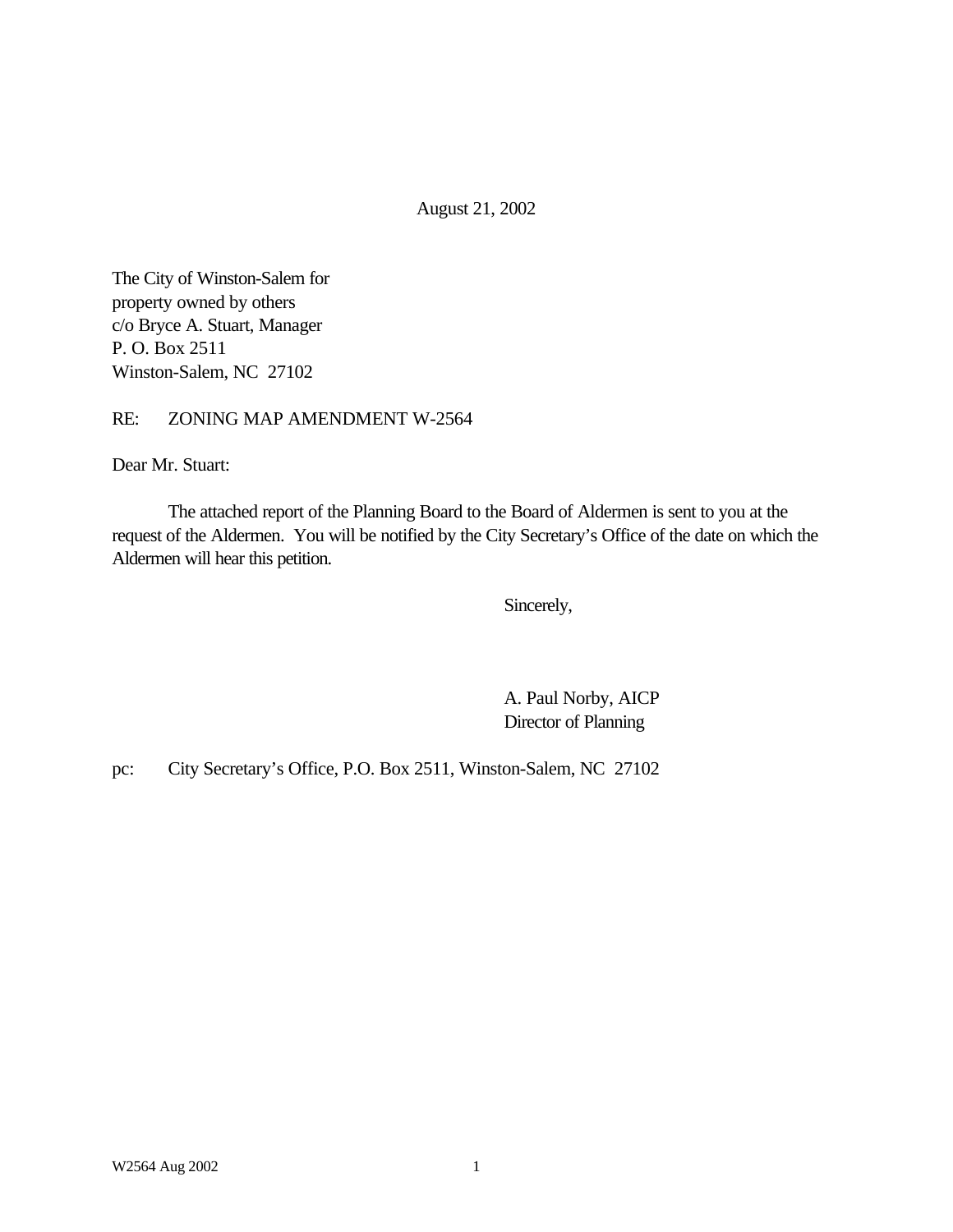# **ACTION REQUEST FORM**

| DATE:        | August 21, 2002                           |
|--------------|-------------------------------------------|
| TO:          | The Honorable Mayor and Board of Aldermen |
| <b>FROM:</b> | A. Paul Norby, AICP, Director of Planning |

# **BOARD ACTION REQUEST**:

Request for Public Hearing on zoning map amendment of the City of Winston-Salem for property owned by Adams Egloff Avant Properties, LLC, Oliver's Crossing Homeowners Association, Westminster Homes, Inc., Steven R. Denyer, GMAC Model Home Finance, Inc., Oliver's Crossing (E&A) LLC

## **SUMMARY OF INFORMATION**:

Zoning map amendment of the City of Winston-Salem for property owned by Adams Egloff Avant Properties, LLC, Oliver's Crossing Homeowners Association, Westminster Homes, Inc., Steven R. Denyer, GMAC Model Home Finance, Inc., Oliver's Crossing (E&A) LLC from County RS-9, RM-18-S, and NSB-S to City RS-9, RM-18-S, and NSB-S; property is located on the west side of Peters Creek Parkway south of South Fork Muddy Creek (Zoning Docket W-2564).

## **PLANNING BOARD ACTION**:

| <b>MOTION ON PETITION: APPROVAL</b> |                     |
|-------------------------------------|---------------------|
| FOR:                                | <b>UNANIMOUS</b>    |
| <b>AGAINST:</b>                     | <b>NONE</b>         |
| <b>EXCUSED:</b>                     | <b>AVANT</b>        |
| <b>SITE PLAN ACTION:</b>            | <b>NOT REQUIRED</b> |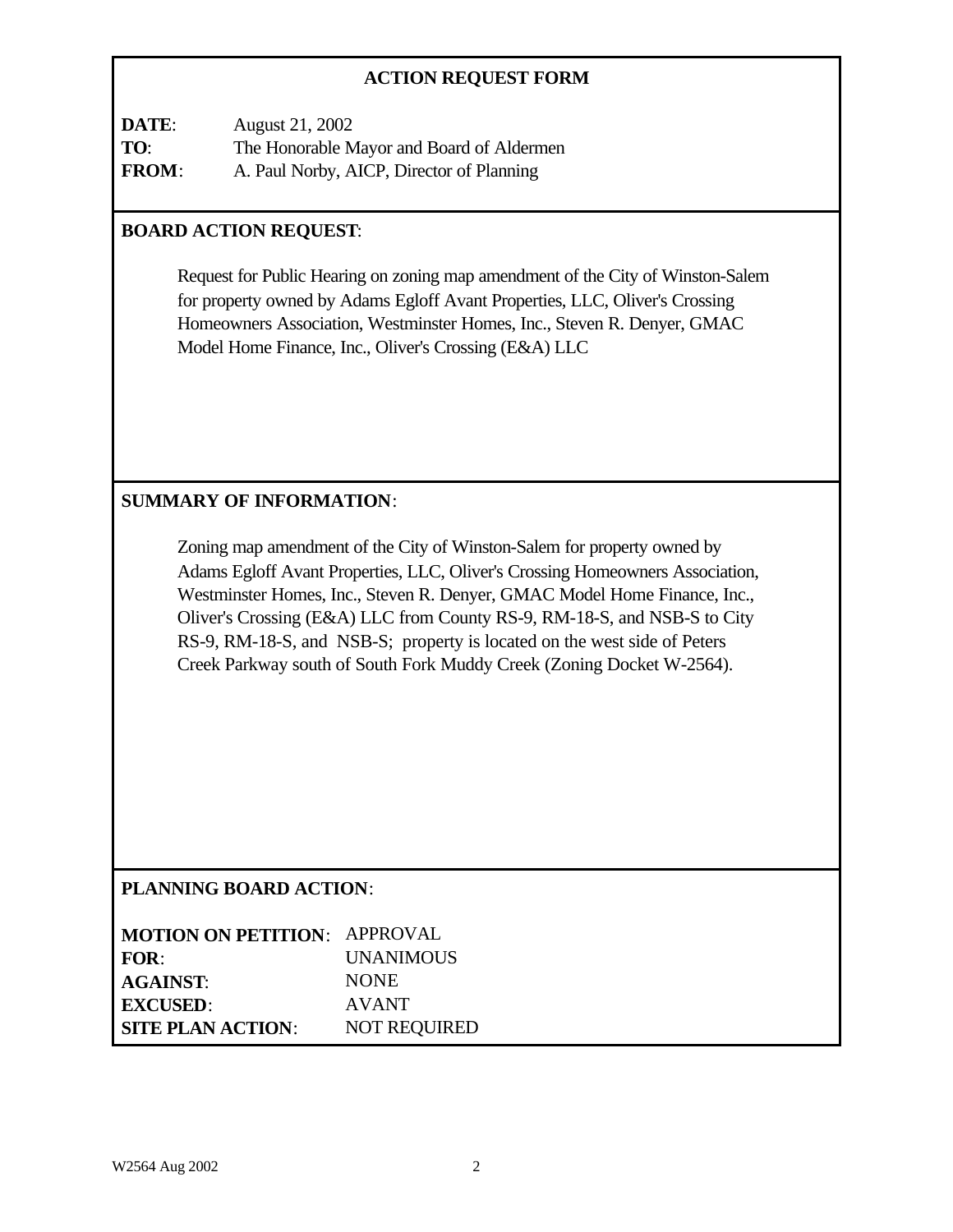### CITY ORDINANCE - GENERAL USE

Zoning Petition of The City of Winston-Salem for property owned by Adams Egloff Avant Properties, LLC, Oliver's Crossing Homeowners Association, Westminster Homes, Inc., Steven R. Denyer, GMAC Model Home Finance, Inc., Oliver's Crossing (E&A) LLC, Docket W-2564

AN ORDINANCE AMENDING THE WINSTON-SALEM CITY ZONING ORDINANCE AND THE OFFICIAL ZONING MAP OF THE CITY OF WINSTON-SALEM, N.C.

\_\_\_\_\_\_\_\_\_\_\_\_\_\_\_\_\_\_\_\_\_\_\_\_\_\_\_\_\_\_\_\_\_\_\_\_\_\_\_

BE IT ORDAINED by the Board of Aldermen of the City of Winston-Salem as follows:

Section 1. The Winston-Salem City Zoning Ordinance and the Official Zoning Map of the City

of Winston-Salem, N.C. are hereby amended by changing from County RS-9 to City RS-9 the zoning

classification of the following described property:

| Tax Block 3871  | Tax Lots 6P, 6U, and 6V                                |
|-----------------|--------------------------------------------------------|
| Tax Block 3871a | Tax Lots 000A, 000B, 000C, 000D, 001-008, 31-53, 66-77 |
| Tax Block 3871c | Tax Lot 001                                            |

Section 2. This ordinance shall become effective upon adoption.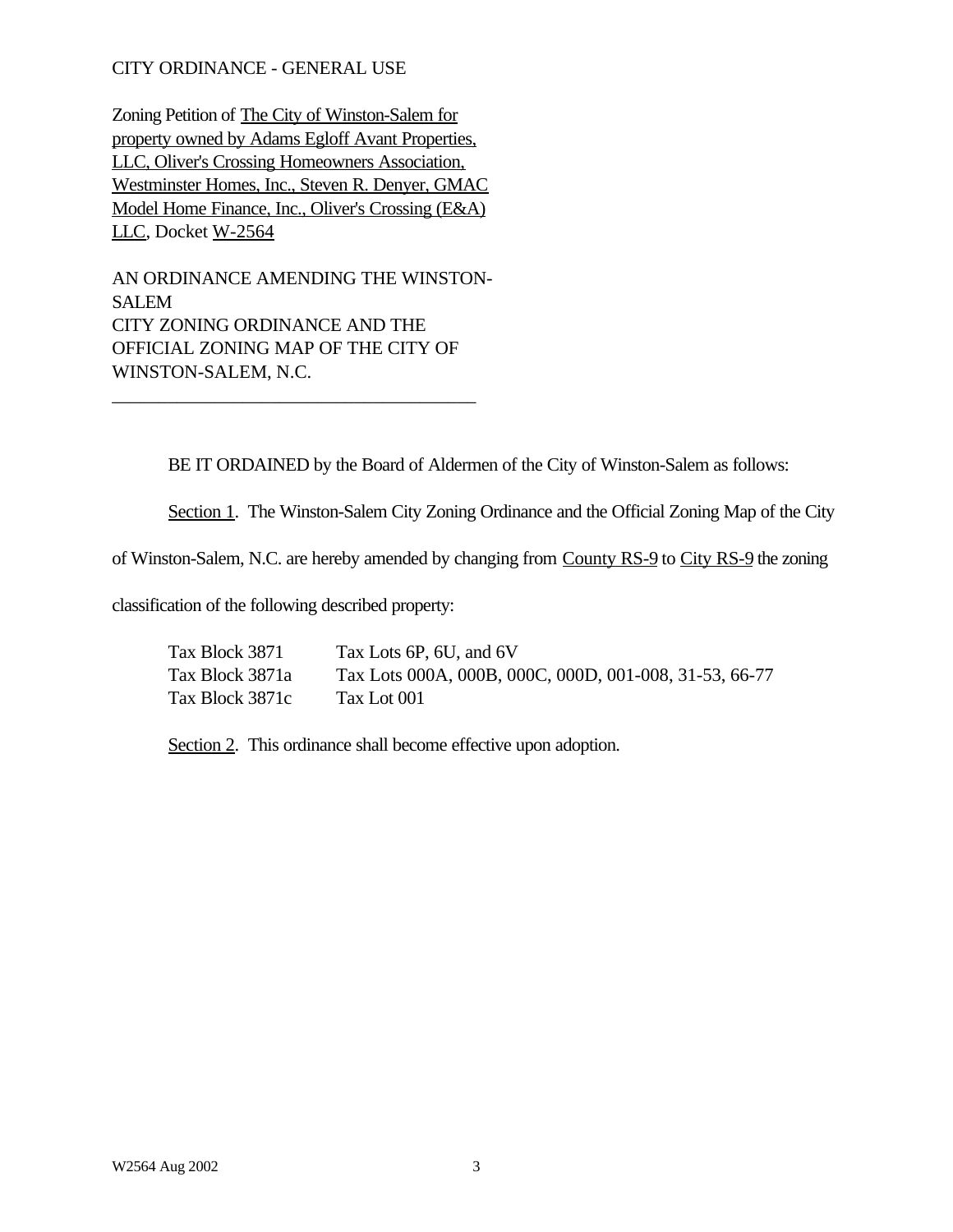### CITY ORDINANCE - SPECIAL USE

Zoning Petition of The City of Winston-Salem for property owned by Adams Egloff Avant Properties, LLC, Oliver's Crossing Homeowners Association, Westminster Homes, Inc., Steven R. Denyer, GMAC Model Home Finance, Inc., Oliver's Crossing (E&A) LLC, Docket W-2564

AN ORDINANCE AMENDING THE WINSTON-SALEM CITY ZONING ORDINANCE AND THE OFFICIAL ZONING MAP OF THE CITY OF WINSTON-SALEM, N.C.

\_\_\_\_\_\_\_\_\_\_\_\_\_\_\_\_\_\_\_\_\_\_\_\_\_\_\_\_\_\_\_\_\_

BE IT ORDAINED by the Board of Aldermen of the City of Winston-Salem as follows:

Section 1. The Winston-Salem City Zoning Ordinance and the Official Zoning Map of the City

of Winston-Salem, N.C. are hereby amended by changing from County RM-8-S (Residential Building,

Multifamily; and Residential Building, Townhouse) and NSB-S (Neighborhood Shopping Center) to

City RM-8-S (Residential Building, Multifamily; and Residential Building, Townhouse) and NSB-S

(Neighborhood Shopping Center) the zoning classification of the following described property:

| Tax Block 3871  | Tax Lots 6P, 6U, and 6V                                |
|-----------------|--------------------------------------------------------|
| Tax Block 3871a | Tax Lots 000A, 000B, 000C, 000D, 001-008, 31-53, 66-77 |
| Tax Block 3871c | Tax Lot 001                                            |

Section 2. This Ordinance is adopted after approval of the site plan entitled Shoppes at

Oliver's Crossing and identified as Attachment "A" of the Special Use District Permit issued by the

Board of Aldermen the day of the City of Winston-Salem for

property owned by Adams Egloff Avant Properties, LLC, Oliver's Crossing Homeowners Association,

Westminster Homes, Inc., Steven R. Denyer, GMAC Model Home Finance, Inc., Oliver's Crossing

(E&A) LLC.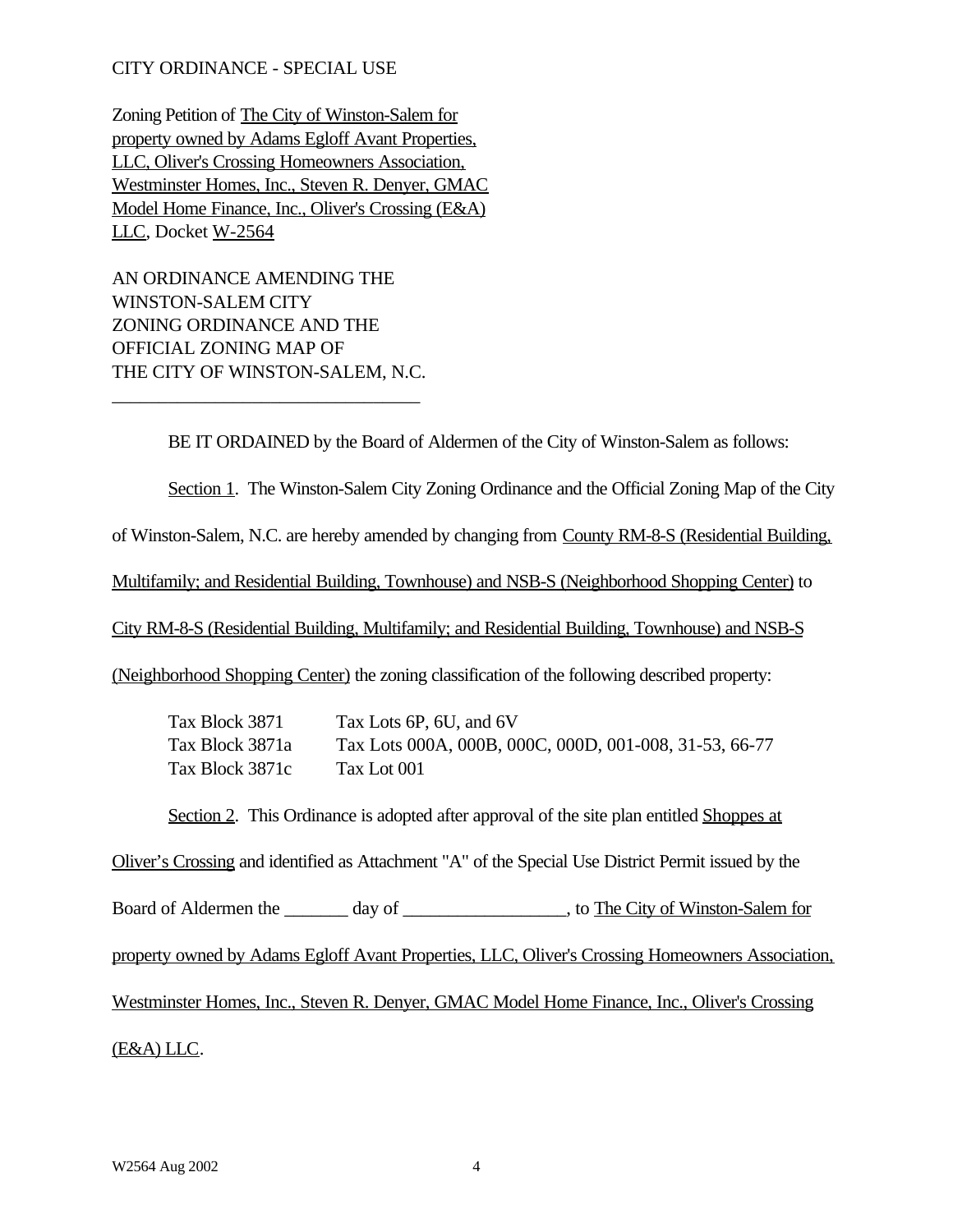Section 3. The Board of Aldermen hereby directs the issuance of a Special Use District Permit pursuant to the Zoning Ordinance of the *Unified Development Ordinances* for a development to be known as Shoppes at Oliver's Crossing. Said Special Use District Permit and site plan with associated documents are attached hereto and incorporated herein.

Section 4. This Ordinance shall be effective from and after its adoption.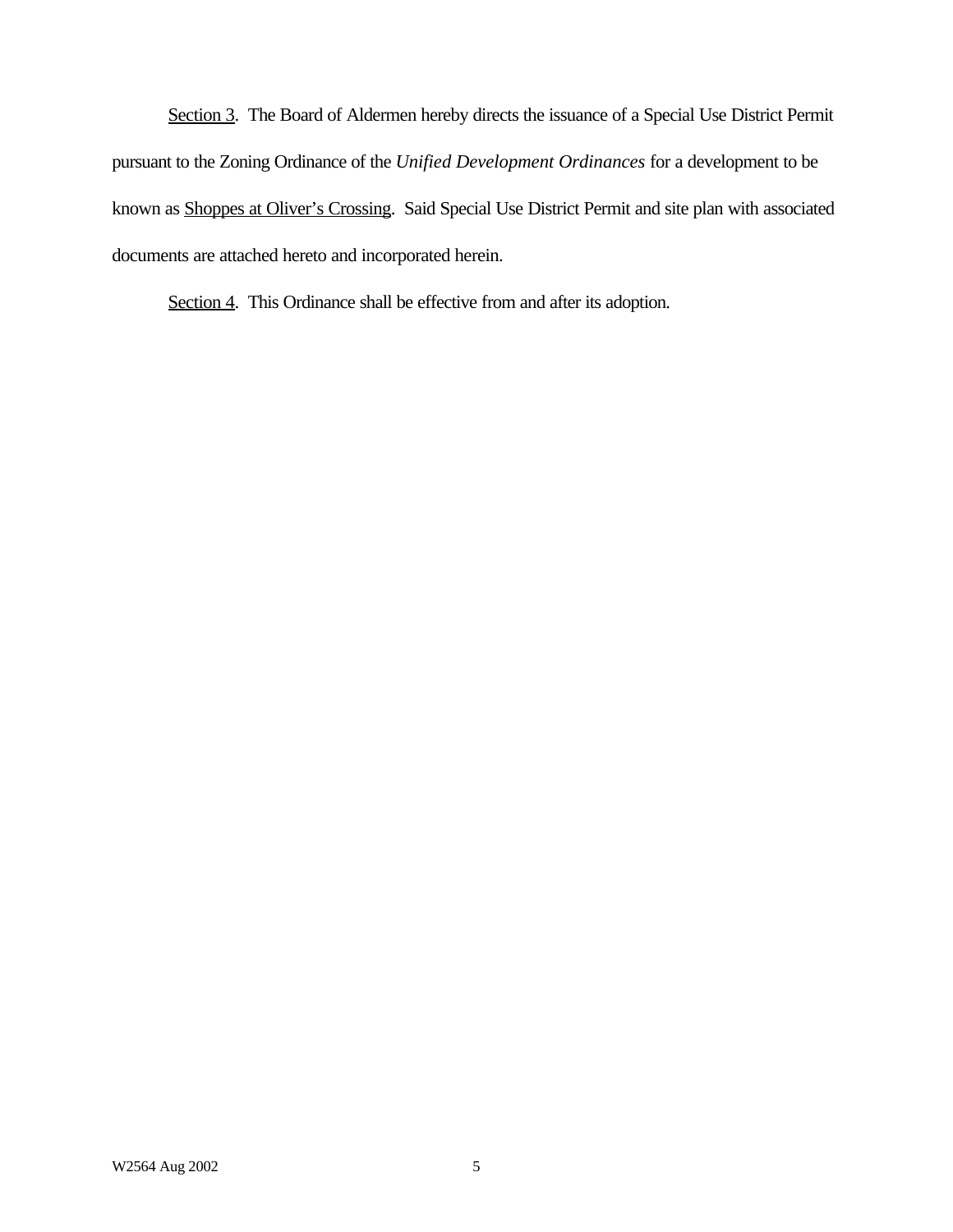### CITY - SPECIAL USE DISTRICT PERMIT

#### SPECIAL USE DISTRICT PERMIT

Issued by the Board of Aldermen

of the City of Winston-Salem

The Board of Aldermen of the City of Winston-Salem issues a Special Use District Permit for the site shown on the site plan map included in this zoning petition of The City of Winston-Salem for property owned by Adams Egloff Avant Properties, LLC, Oliver's Crossing Homeowners Association, Westminster Homes, Inc., Steven R. Denyer, GMAC Model Home Finance, Inc., Oliver's Crossing (E&A) LLC, (Zoning Docket W-2564). The site shall be developed in accordance with the plan approved by the Board and bearing the inscription: "Attachment A, Special Use District Permit for City RM-8-S (Residential Building, Multifamily; and Residential Building, Townhouse) and NSB-S (Neighborhood Shopping Center), approved by the Winston-Salem Board of Aldermen the \_\_\_\_\_\_ day of \_\_\_\_\_\_\_\_\_\_\_\_\_\_\_\_, 20\_\_\_\_" and signed, provided the property is developed in accordance with requirements of the City RM-8-S and NSB-S zoning district of the Zoning Ordinance of the *Unified Development Ordinances*, the Erosion Control Ordinance, and other applicable laws, and the following additional conditions be met:

All conditions previously approved for this site by the Forsyth County Board of Commissioners are still in effect for this property.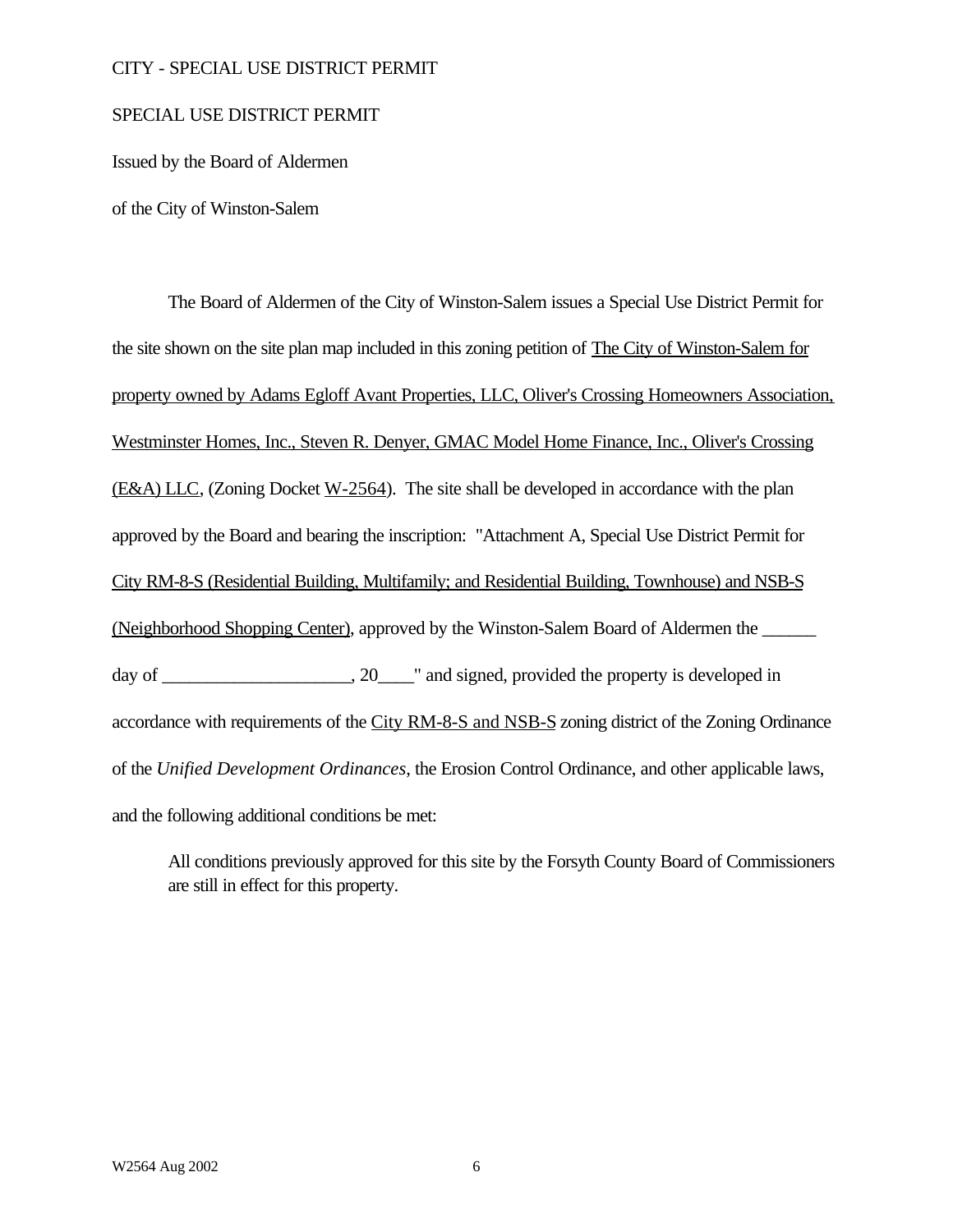# **ZONING STAFF REPORT**

| <b>DOCKET <math>\bar{\pi}</math></b> W-2564<br><b>STAFF:</b> | <b>Suzy Gallaway</b>                                                                                                                                                                                                              |
|--------------------------------------------------------------|-----------------------------------------------------------------------------------------------------------------------------------------------------------------------------------------------------------------------------------|
| Ownership:                                                   | Petitioner(s): City of Winston-Salem<br>Adams Egloff Avant Properties, LLC, Oliver's Crossing Homeowners Association,<br>Westminster Homes, Inc., Steven R. Denyer, GMAC Model Home Finance, Inc.,<br>Oliver's Crossing (E&A) LLC |

#### **REQUEST**

**DOCUTER #** W. 2564

| From: | County RS-9, RM-18-S, and NSB-S |
|-------|---------------------------------|
| To:   | City RS-9, RM-18-S, and NSB-S   |

Both general and special use district zoning were discussed with the applicant(s) who decided to pursue the zoning as requested.

Acreage: 63.92 acres

### **LOCATION**

Street: West side of Peters Creek Parkway south of South Fork Muddy Creek

Jurisdiction: City of Winston-Salem (to be annexed at the Board of Aldermen at the same date of this request, prior to the hearing of this request)

Ward: South

### **ANALYSIS**

The current rezoning request consists of a 63.92 acre tract located on the west side of Peters Creek Parkway south of South Fork Muddy Creek. Specifically under review is the associated zoning conversion from County RS-9, RM-18-S, and NSB-S to City RS-9, RM-18-S, and NSB-S resulting from the annexation of the subject property. The Planning Board's role in reviewing this petition pertains only to the zoning jurisdiction. The decision to annex the property is made by the Board of Aldermen upon recommendation by the Public Works Committee.

This proposal will not change the permitted uses of the subject property, but will reclassify the newly incorporated property from its present Forsyth County zoning classification to the equivalent City of Winston-Salem zoning classification. The two zoning classifications are equivalent and there are no changes in development rights or constraints.

The property owners were notified of this zoning classification change by certified mail and the certified receipt is on file in the zoning docket.

### **STAFF RECOMMENDATION**